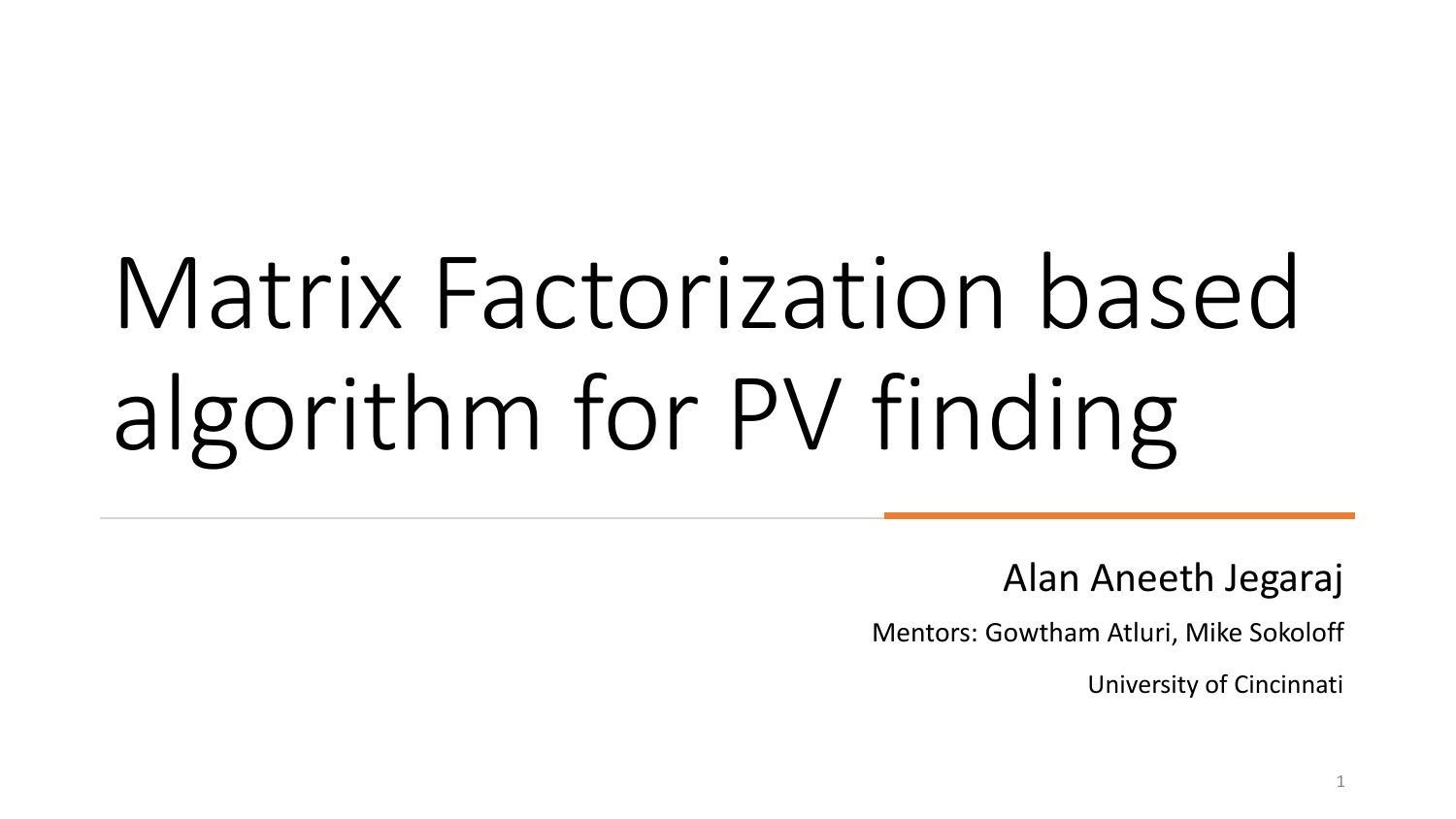# Primary Vertex(PV) Finding



- Accurate estimation of primary vertices is crucial for progress in LHCb.
- A general strategy for PV finding has two steps:
	- Reconstruct tracks from hits
	- 2. Identify PVs using reconstructed tracks
- Clustering algorithms have been used for PV finding
	- Kucharczyk *et al*. 2014, Primary Vertex Reconstruction at LHCb
- Matrix factorization methods from machine learning provide a robust alternative to clustering methods
- Utility of matrix factorization for PV finding is evaluated in this work.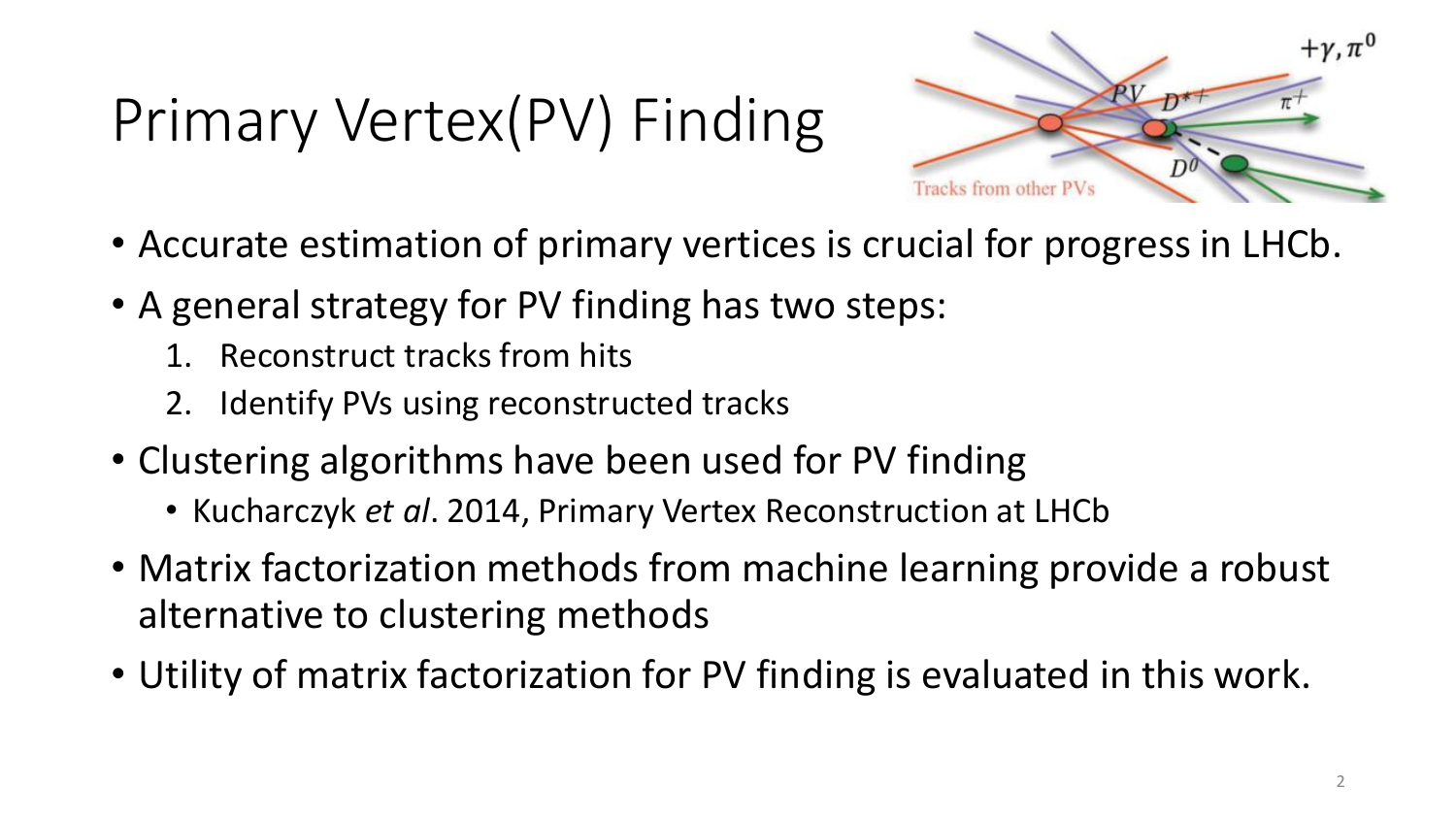

### Matrix (Tri)-Factorization



FNMTF, Wang *et al.* 2011

#### Why MF? Track affinity matrix shows distinct block structures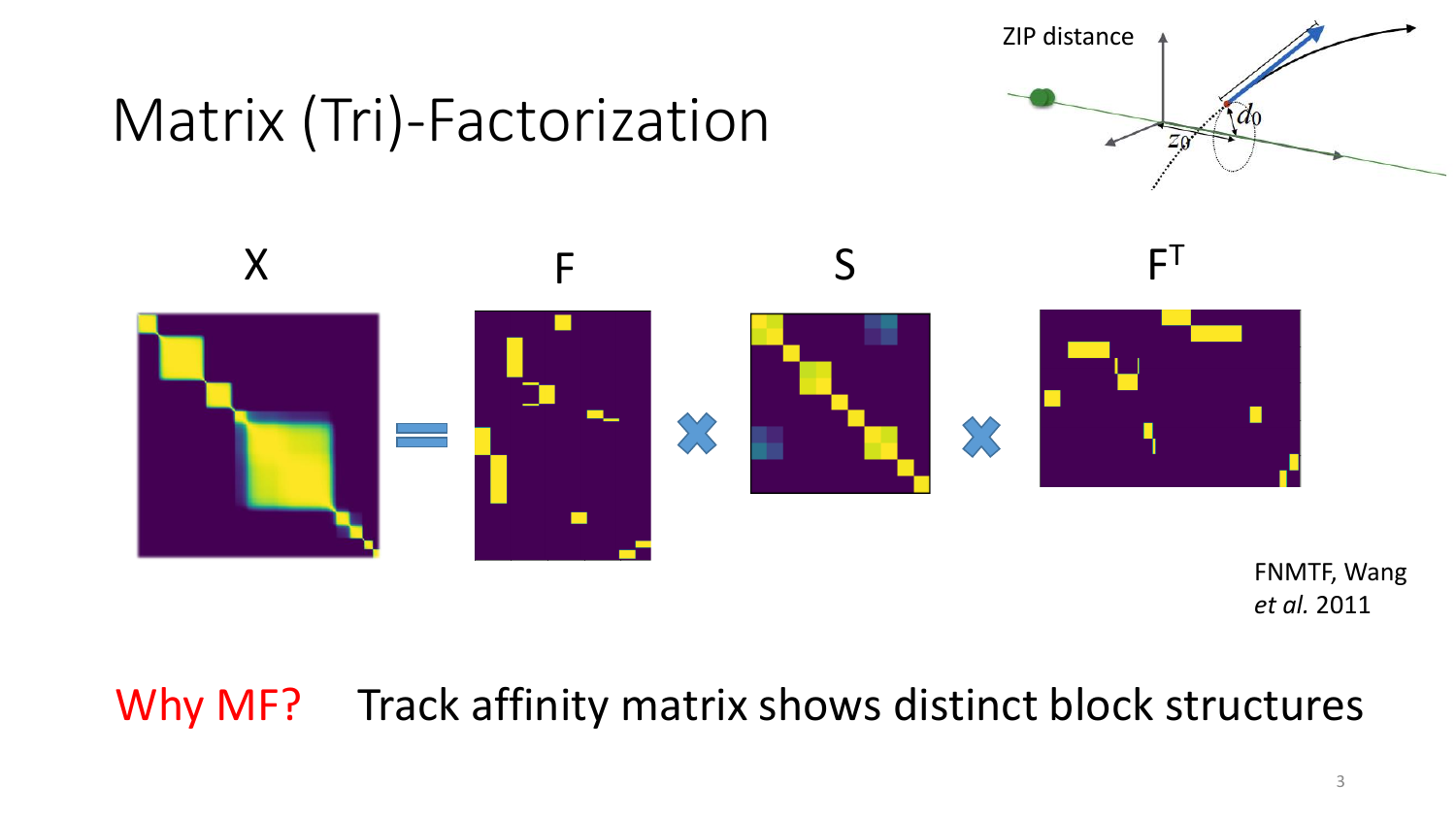# K-runs FNMTF implementation

Choose a value for K, which controls how many PVs to search for

Loop for K-iterations



- This approach performs better than FNMTF when it comes to detecting PVs with low tracks and are isolated.
- It always prioritizes larger PVs over smaller PVs
- FNMTF is better able to distinguish between closer PVs with high track multiplicity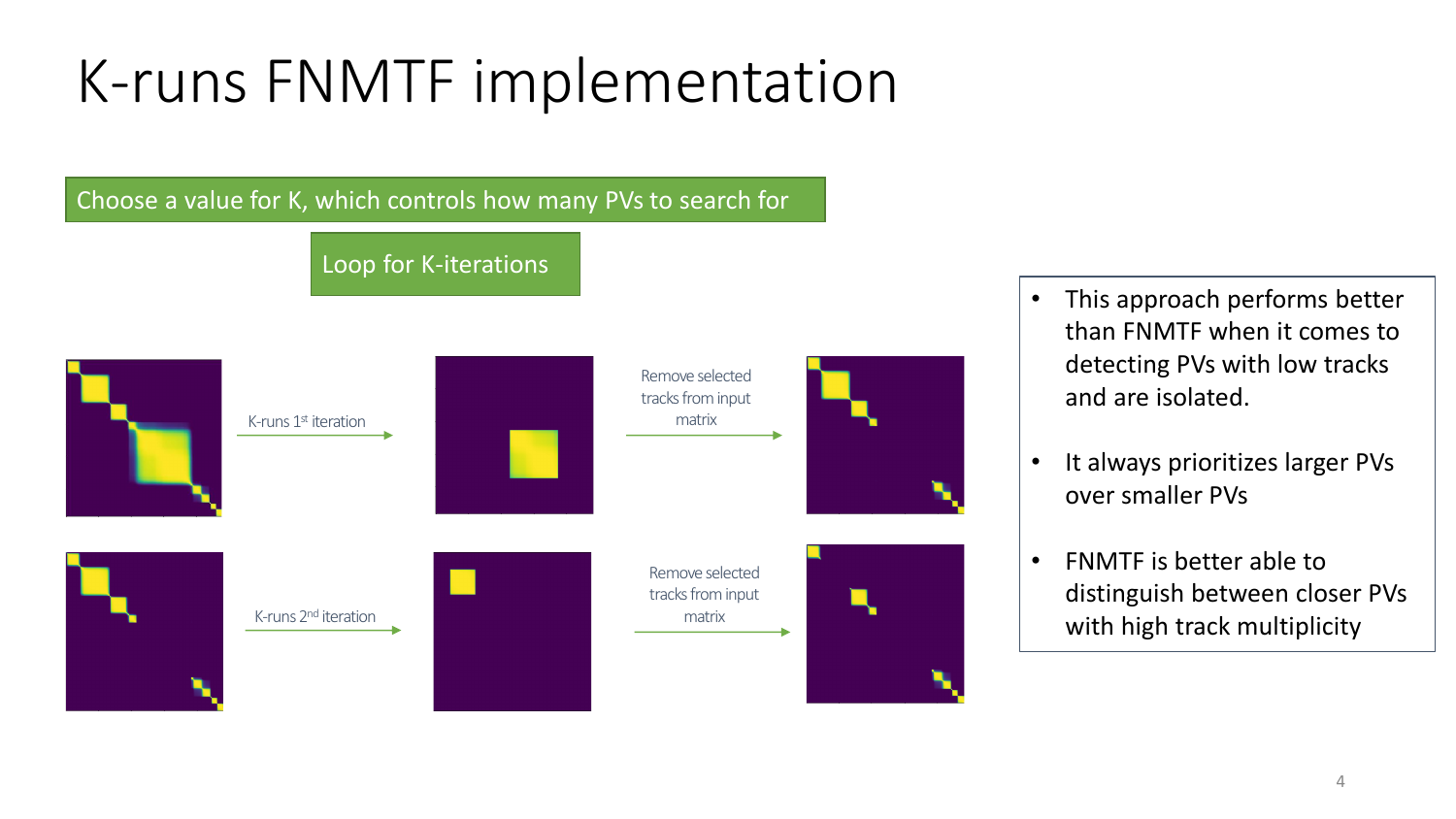#### K-runs + Split

Choose a value for K, which controls how many PVs to search for

Loop for remaining K-iterations

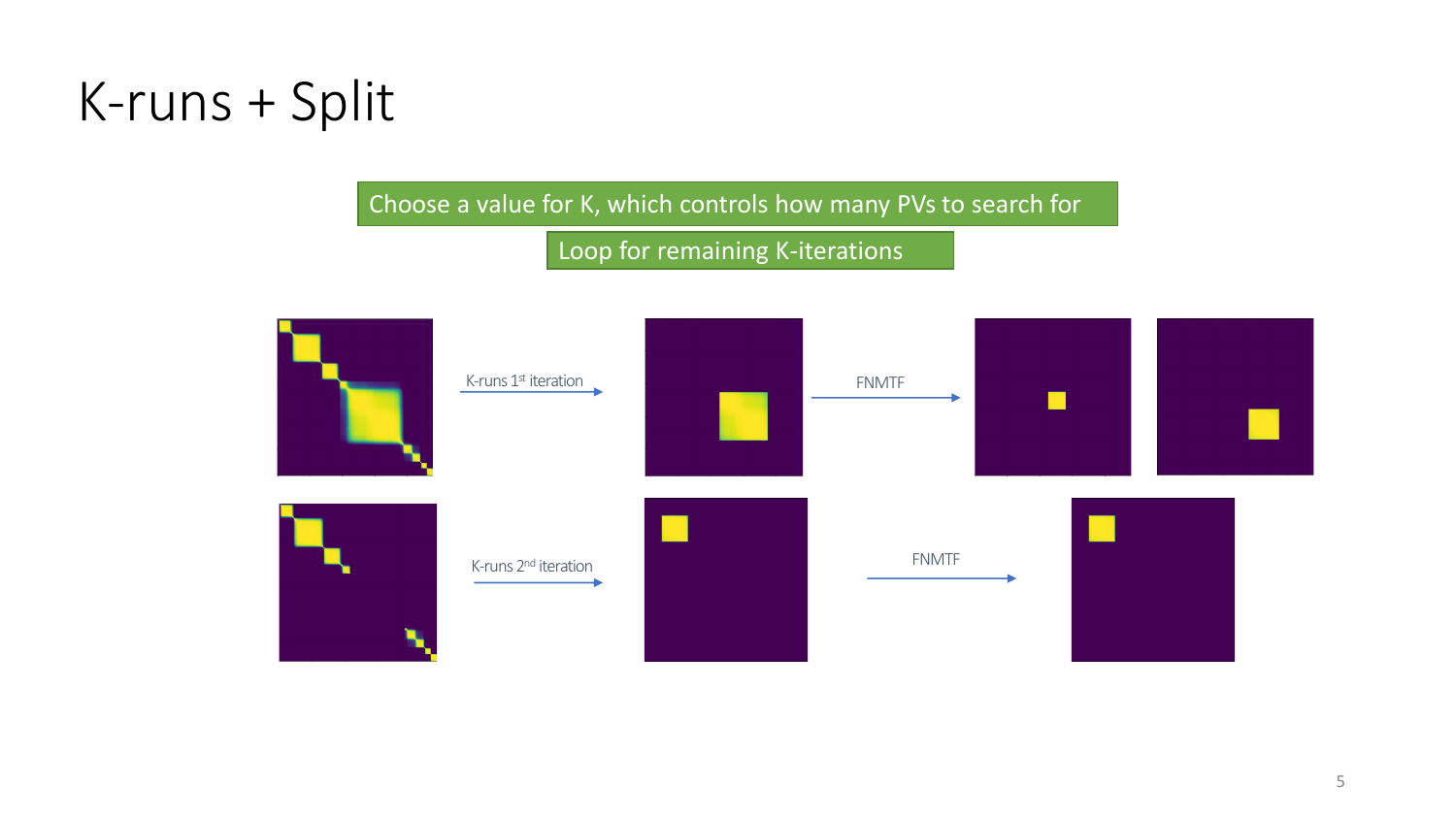

#### Keep looping until stop condition is met



Combines the beneficial features of both K-runs and FNMTF

- K-runs' ability to better identify PVs with low track multiplicity and are isolated
- FNMTF's ability to better detect PVs that are merged and have a high track multiplicity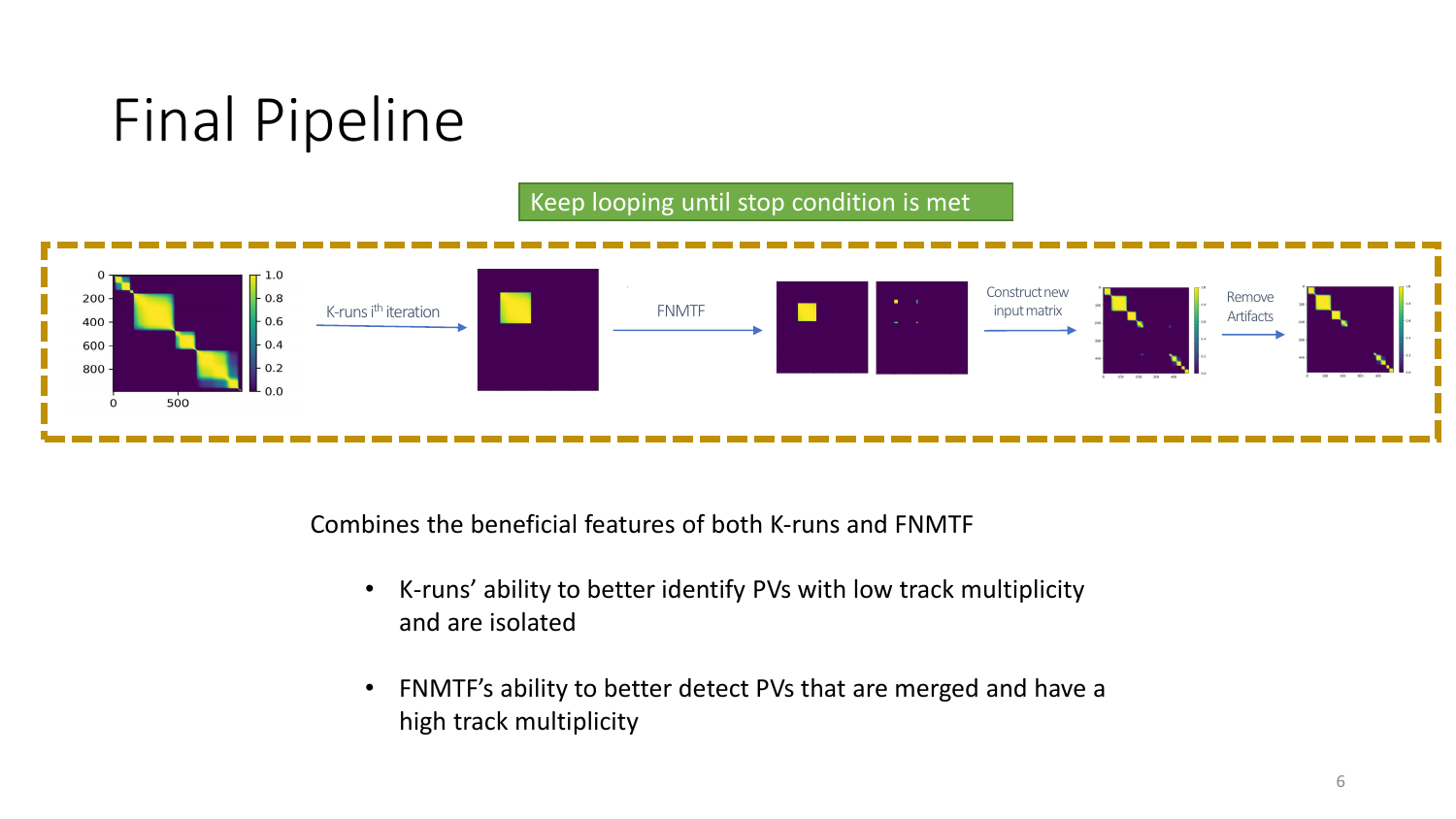#### Experiment setup

- •Data
	- 500 events randomly generated using pythia8
	- Total number of PVs in these 500 events = 3906
- •Algorithms: K-Runs + Split, K-Runs FNMTF, FNMTF, k-means, HAC
- •Metrics
	- GT PV must be within 500 microns of a reconstructed PV
	- A reconstructed PV can only find one GT PV
		- Reconstructed PVs and GT PVs matched using Hungarian algorithm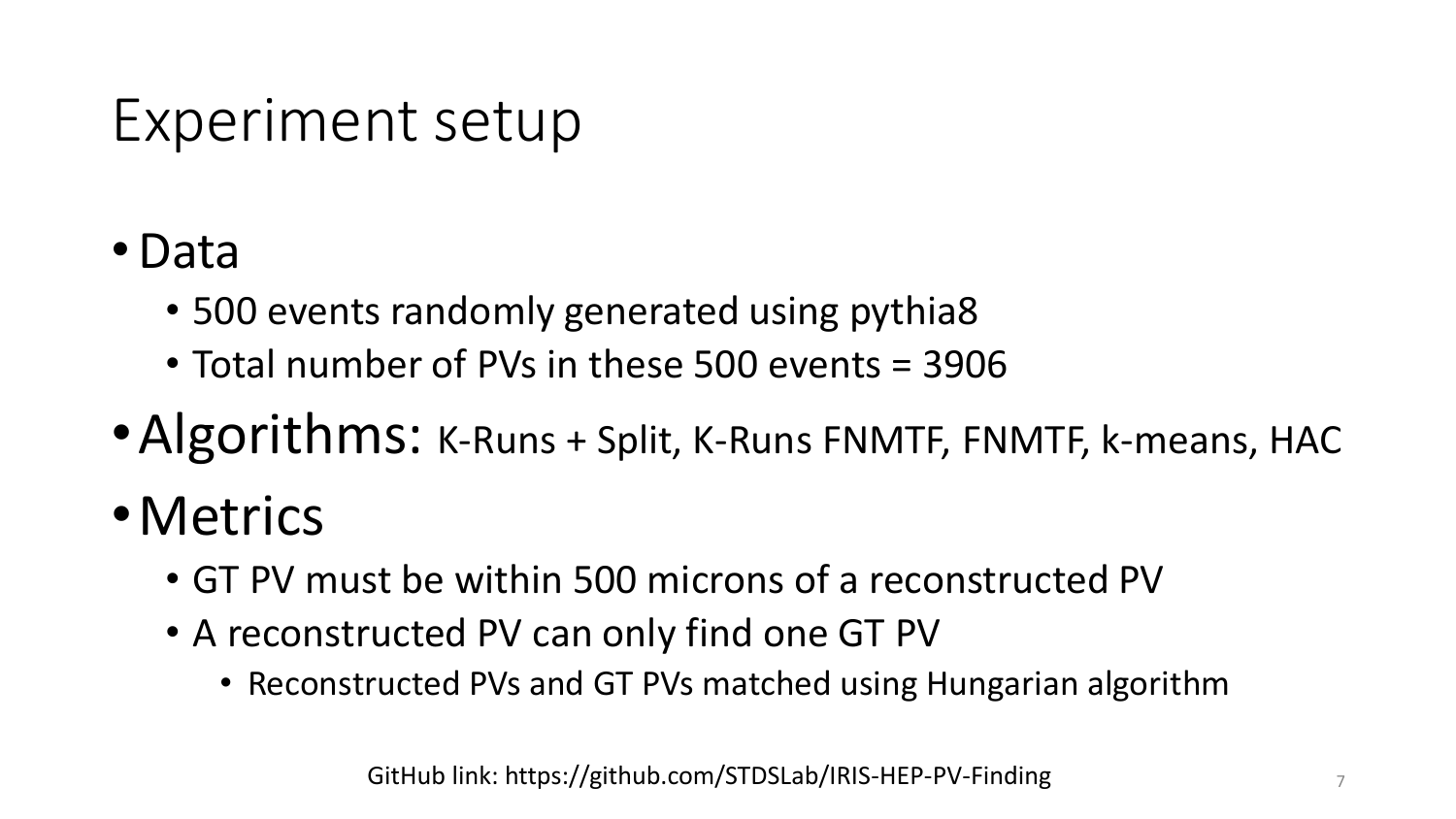### PV classification

- 3 PV characteristics are identified.
	- Less than 25<sup>th</sup> percentile is low
	- Greater than 75<sup>th</sup> percentile is high

| <b>PV characteristic</b>  | Low  | <b>High</b> |
|---------------------------|------|-------------|
| <b>Num tracks</b>         | 20   | 76          |
| Variance                  | 20.8 | 380.8       |
| Distance to closest<br>PV | 4.3  | 22.6        |

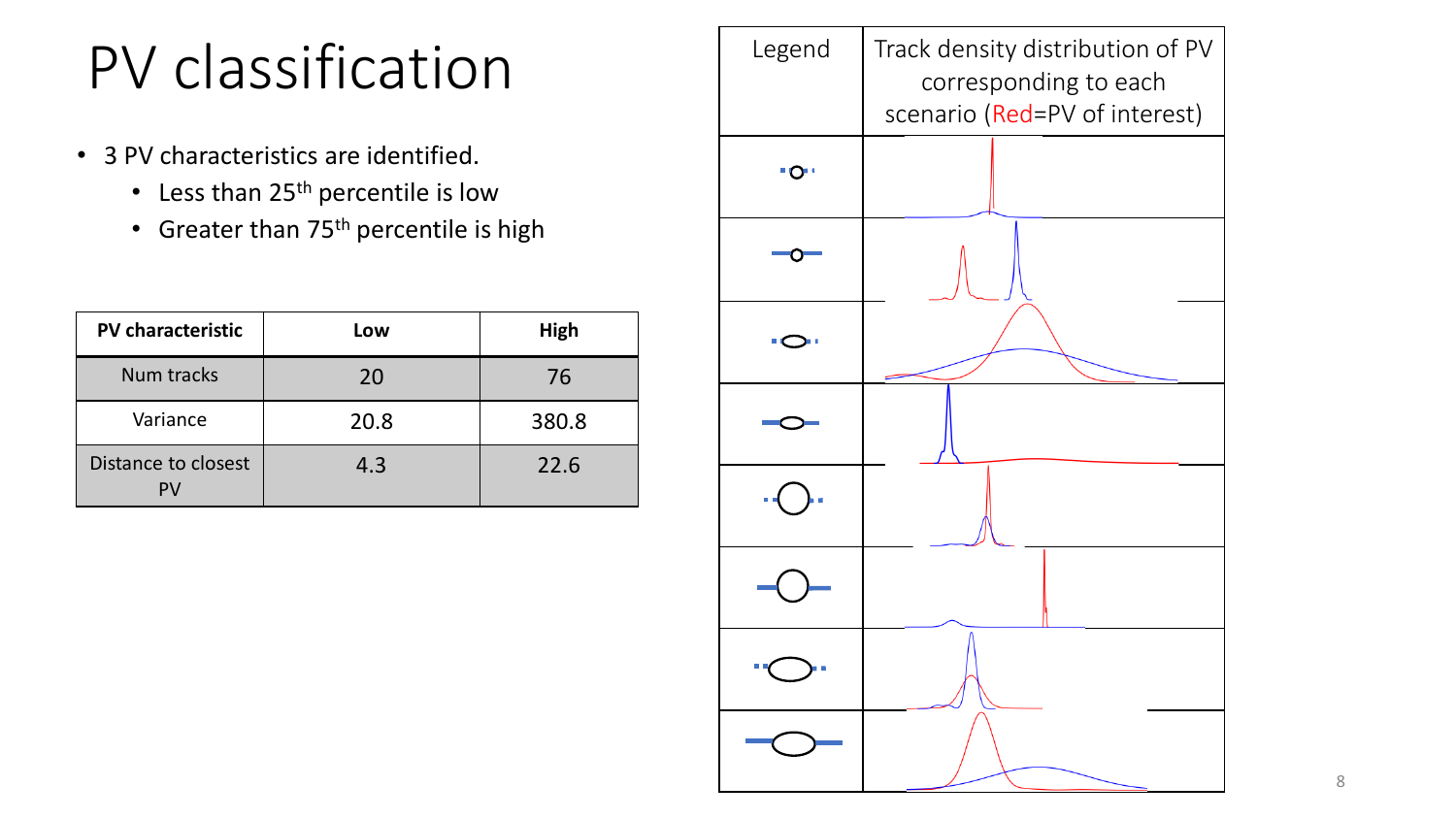#### Performance results

| <b>Algorithm</b>              | <b>Total</b> | <b>Total</b>    | <b>PVs</b> | <b>Percentage PVs found</b> | <b>False positive rate</b> |
|-------------------------------|--------------|-----------------|------------|-----------------------------|----------------------------|
|                               | <b>PVs</b>   | <b>clusters</b> | found      |                             |                            |
| K-runs + Split                | 3906         | 4468            | 2510       | 64.26                       | 0.56                       |
| <b>K-runs</b><br><b>FNMTF</b> | 3906         | 3906            | 2054       | 52.59                       | 0.53                       |
| <b>FNMTF</b>                  | 3906         | 3906            | 1580       | 40.45                       | 0.40                       |
| <b>HAC</b>                    | 3906         | 3906            | 2058       | 52.69                       | 0.53                       |
| K-means                       | 3906         | 3906            | 763        | 19.53                       | 0.20                       |

PVs found



#### Percentage PVs found



9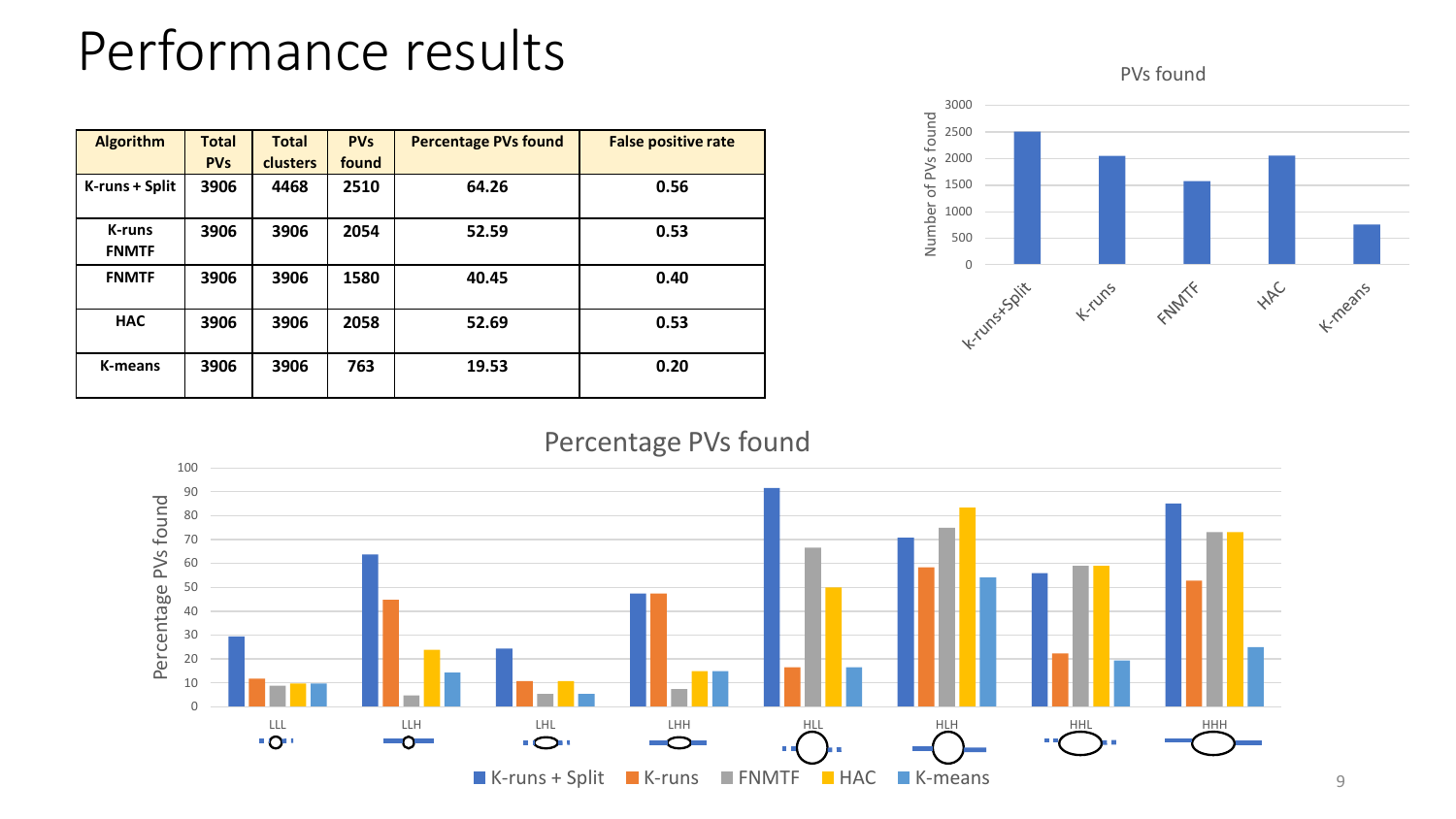#### Future research directions and improvements

- Number of PVs discovered in K-runs + Split > # GT PVs
- An ML approach to detect noisy tracks
- A graph neural network to detect when 2 PVs are merged by FNMTF
- Comparing computational efficiency of FNMTF with other PV finding approaches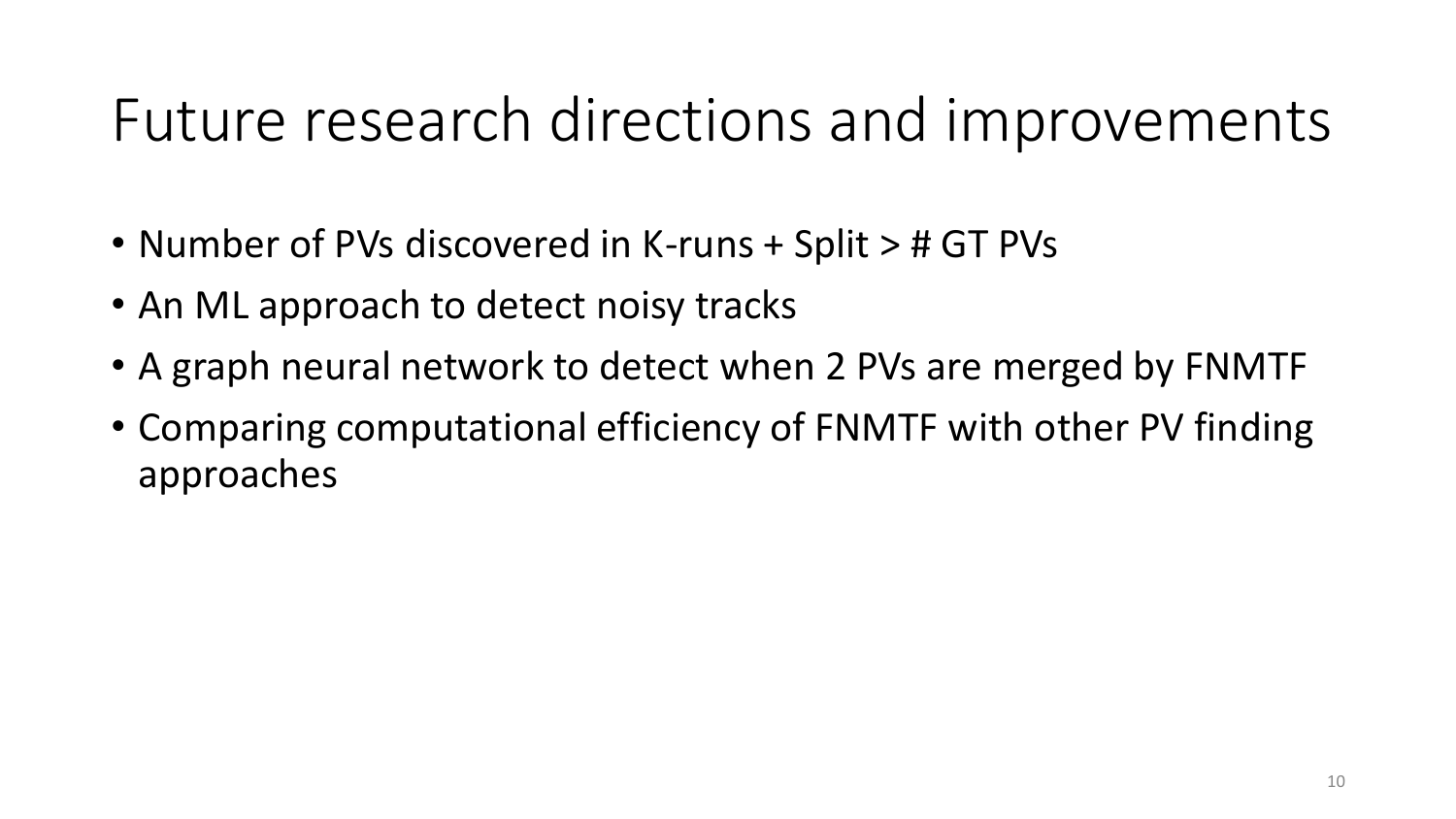#### Conclusion

- Studied the utility of FNMTF for PV finding
- Created a better FNMTF-based pipeline for PV finding
- Experimental evaluation shows superiority of our pipeline to other clustering algorithms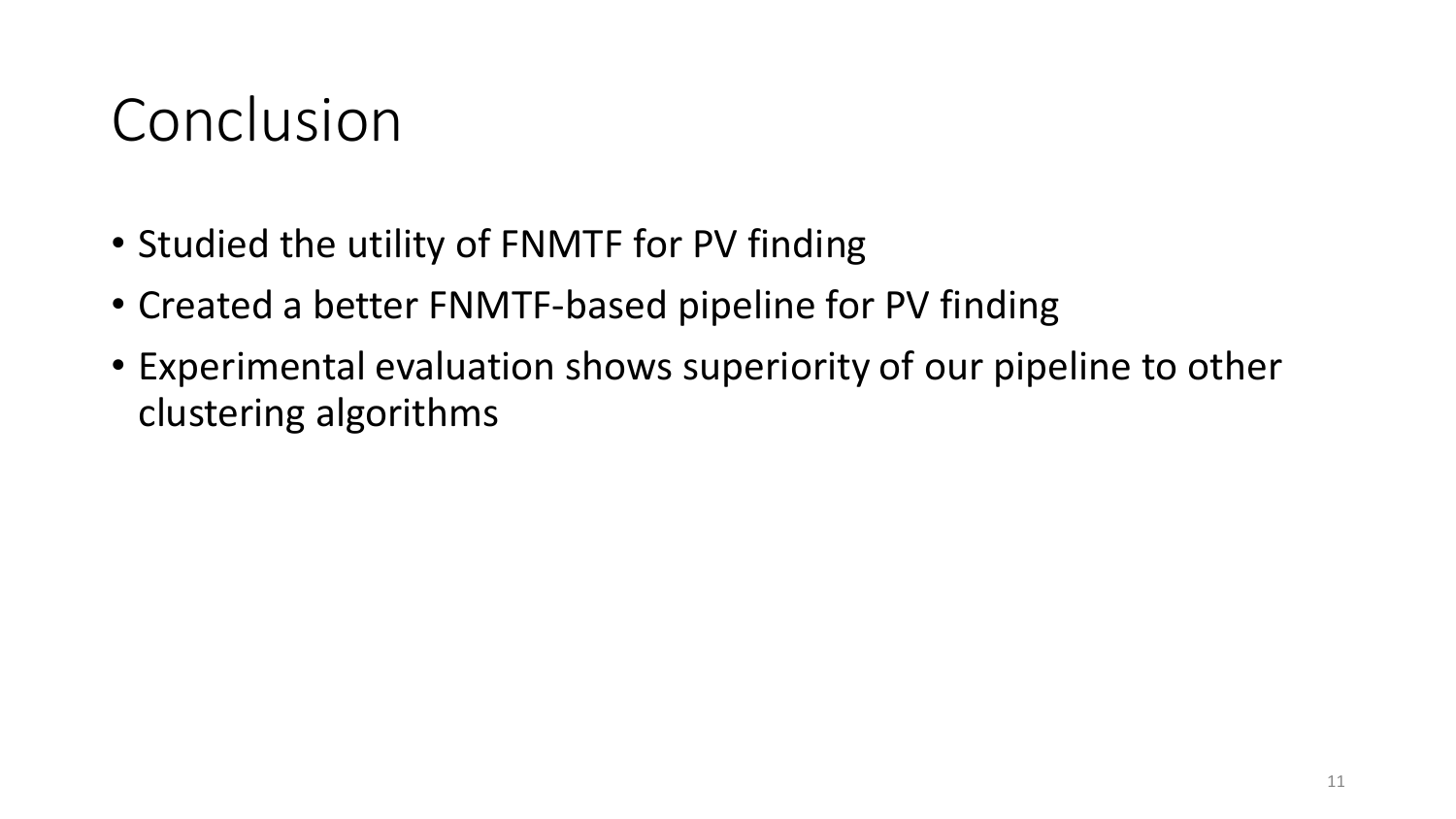#### References

[1] Kucharczyk, M., Morawski, P., & Witek, M. (2014). Primary Vertex Reconstruction at LHCb - CERN. from<https://cds.cern.ch/record/1756296/files/LHCb-PUB-2014-044.pdf>

[2] Wang. H. *et al*, 2011, Fast Nonnegative Matrix Tri-Factorization for Large-Scale Data Co-Clustering, from https://www.ijcai.org/Proceedings/11/Papers/261.pdf